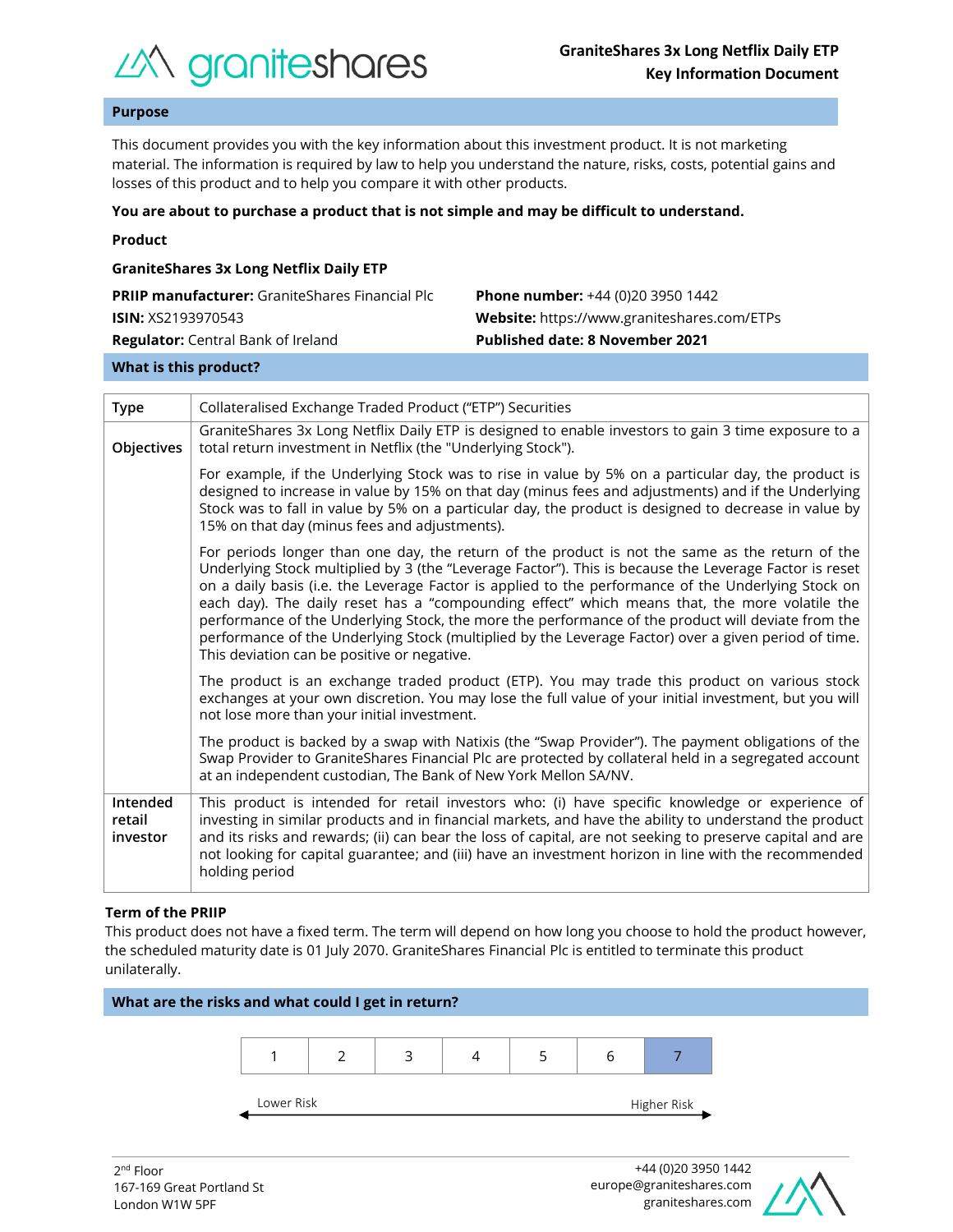# *industra de Segonies*

What you might get back after costs  $\sim$  \$6577.06 Average return (%) and the set of the set of the set of the set of the set of the set of the set of the set of the set of the set of the set of the set of the set of the set of the set of the set of the set of the set of t

What you might get back after costs  $\sim$  \$9296.72 Average return (%)  $-7.02\%$ 

What you might get back after costs  $\vert$  \$10037.82 Average return (%) and the control of the control of  $\sim 0.39\%$ 



The risk indicator assumes you hold the product for 1 day. The actual risk can vary significantly if you hold the product for a longer timeframe and you may get back less. You may not be able to sell your product easily, or may have to sell at a price that significantly impacts on how much you get back.

The summary risk indicator is a guide to the level of risk of this product compared to other products. It shows how likely it is that the product will lose money because of movements in the markets or because we are not able to pay you.

We have classified this product as 7 out of 7, which is the highest risk class.

This rates the potential losses from future performance at a very high level, and poor market conditions are very likely to impact the performance. This product does not include any protection from future market performance, so you could lose some or all of your investment. If we are not able to pay you what is owed, you could lose your entire investment.

**Be aware of currency risk.** If you receive payments in a currency different to that of your home jurisdiction, the final return you will get will depend on the exchange rate between the two currencies. This risk is not considered in the indicator shown above.

**Investment \$10,000**

**Scenario**

**Unfavourable Scenario**

**Moderate Scenario**

**Stress Scenario**

# **Performance Scenarios**

The figures shown include all the costs of the product itself but may not include all the costs that you pay to your advisor or distributor or broker. The figures do not take into account your personal tax situation, which may affect how much you get back.

This table shows the money you could get back over the recommended holding period, under different scenarios, assuming that you invest \$10,000.

The scenarios shown illustrate how your

investment could perform. You can compare them with the scenarios of other products. The scenarios presented are an estimate of future performance based on evidence from the past on how the value of this investment varies and are not an exact indicator. What you get will vary depending on how the market performs and how long you keep the investment. The stress scenario shows what you might get back in extreme market circumstances, and it does not take into account the situation where we are not able to pay you. **Favourable Scenario** What you might get back after costs  $\vert$  \$10693.22 Average return (%) and the set of the set of the 6.94%

# **What happens if GraniteShares Financial Plc is unable to pay out?**

The product is not protected by the Irish Deposit Guarantee Scheme or any other investor compensation or guarantee scheme. This means that if GraniteShares Financial Plc is unable to pay out, you may lose all of your investment. Since the ability of GraniteShares Financial Plc to pay out depends on receiving amounts due under the product from the Swap Provider, the Swap Provider provides assets daily to a segregated account as collateral for such obligations with a value equal to or in excess of the value of the daily price of the product. If the Swap Provider is unable to pay GraniteShares Financial Plc, its ability to pay out will be limited to the amounts realised from such collateral, as further explained in the Prospectus.

## **What are the costs?**

## **Costs over time**

The Reduction in Yield (RIY) illustrates the impact the total costs you pay may have on your investment return.

The total costs take into account oneoff, ongoing and incidental costs.

The amounts shown here are the cumulative costs of the product itself, for the recommended holding period,

| Investment \$10,000             | If you cash in after one (1) day |  |
|---------------------------------|----------------------------------|--|
| <b>Total costs</b>              | \$ 0.86                          |  |
| Impact on return (RIY) per year | 3 14 %                           |  |



One (1) day (Recommended holding period)